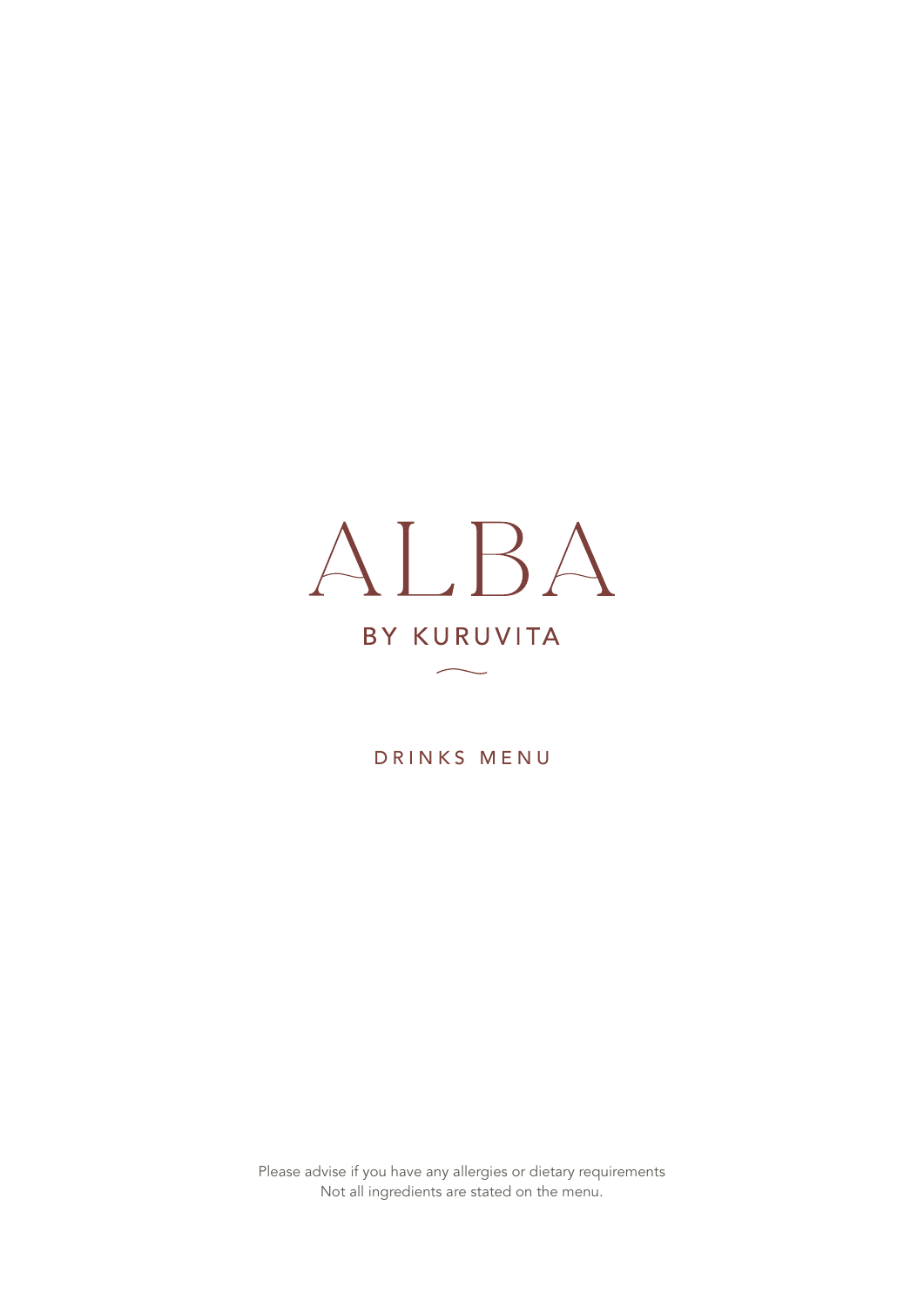

*"Having the pleasure of being a Noosa local for years now, I wanted to create a hub of food and beverage offerings, with Sunshine Coast produce and the local community at its heart. Somewhere you can enjoy everything from a casual lunch, an evening cocktail, an intimate dinner, or a hands-on cooking class.*

*On behalf of myself and our team, I welcome you to 'Alba by Kuruvita'*

 $\sim$  PETER KURUVITA  $\sim$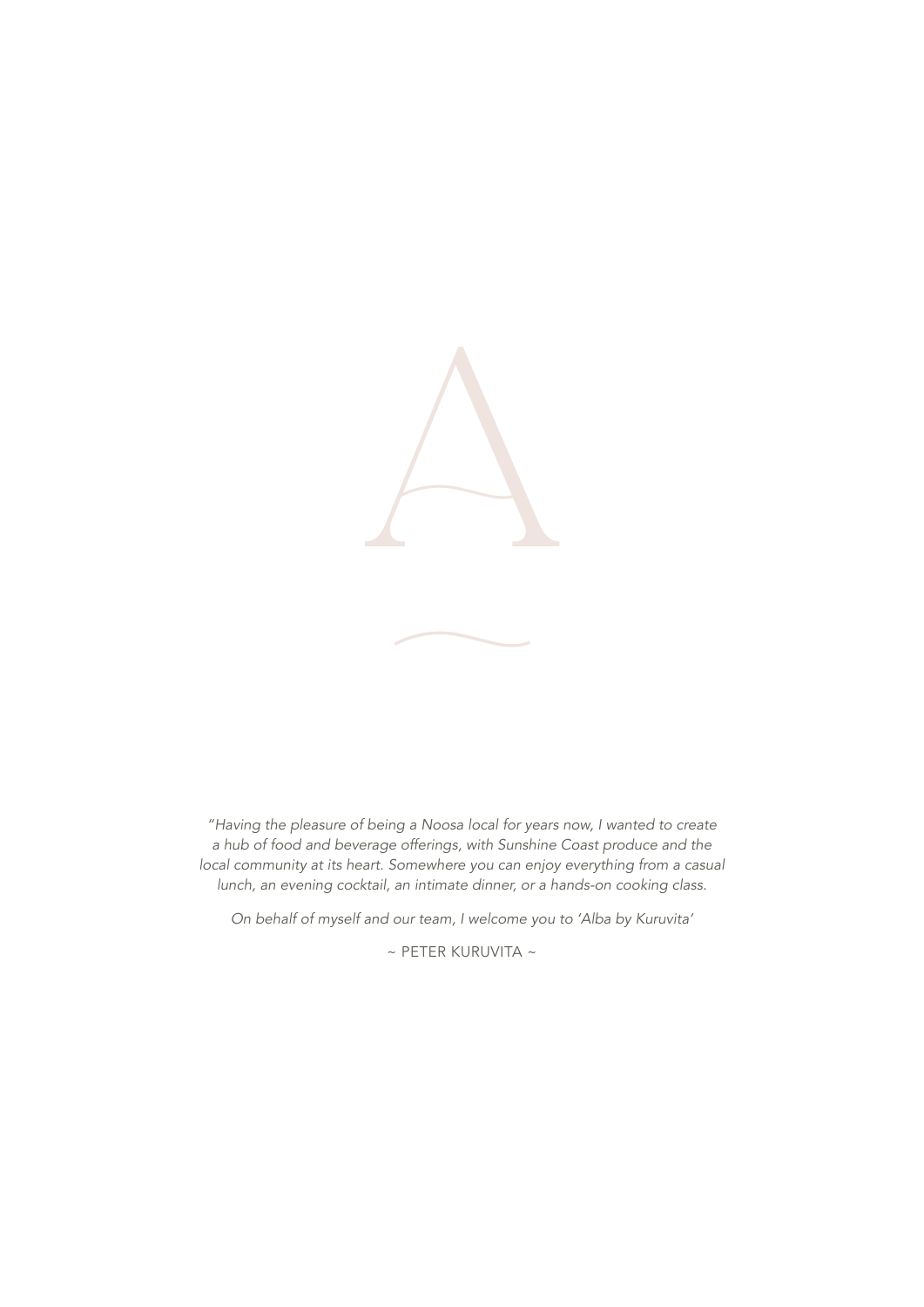# $~\sim$  COCKTAILS  $~\sim$

| Choose your flavour: Blood Orange, Aperol, Campari, Limoncello, Mandocello, Violette, Elderflower, Fig.<br>Prosecco, Soda Water.            |
|---------------------------------------------------------------------------------------------------------------------------------------------|
|                                                                                                                                             |
| Ketel One Vodka, Frangelico, Tia Maria, Massenez Dark cacao Liqueur, First Batch Coffee.                                                    |
| Nosferatu Blood Orange Gin, Sri Lankan Dry Gin 'Colombo 7', Campari Aperitif, Routin Sweet Vermouth,<br>Fee Brothers Orange Bitters.        |
|                                                                                                                                             |
| Sri Lankan Ceylon Arrack, Citrus Oleo Saccharum, Aquafaba.                                                                                  |
|                                                                                                                                             |
| Sri Lankan Dry Gin 'Colombo 7', Citrus, Italian Blood Orange Soda.                                                                          |
| Dry Gin or Vodka & Routin Dry Vermouth.                                                                                                     |
| Choose Your Style: Classic, Dry, Extra-Dry or Dirty, Extra-Dirty, Filthy.                                                                   |
| Garnish With: Green Pitted Olives, White Cocktail Onion or Lemon Twist.                                                                     |
|                                                                                                                                             |
| Choose your flavour: Classic, Hibiscus, Chilli, Coconut, Tommy's, Acharu.<br>Arette Blanco Tequila, Cointreau.                              |
|                                                                                                                                             |
| Citrus Vodka, Lychee Liqueur, Aquafaba, Rose Sweet & Sour.                                                                                  |
|                                                                                                                                             |
| Sri Lankan 'Old Arrack', D.O.M. Benedectine, Rye Whiskey, Sweet Vermouth, Aromatic Bitters.                                                 |
|                                                                                                                                             |
| Choose Your Spirit: Vodka, Tequila, Mezcal.                                                                                                 |
| Homemade "Sangrita", Prepared Tomato Juice, Tabasco Sauce, Worcestershire Sauce, White<br>Pepper, Celery Salt, PK Chilli Salt, Olive Brine. |

\*Classic Cocktails available upon request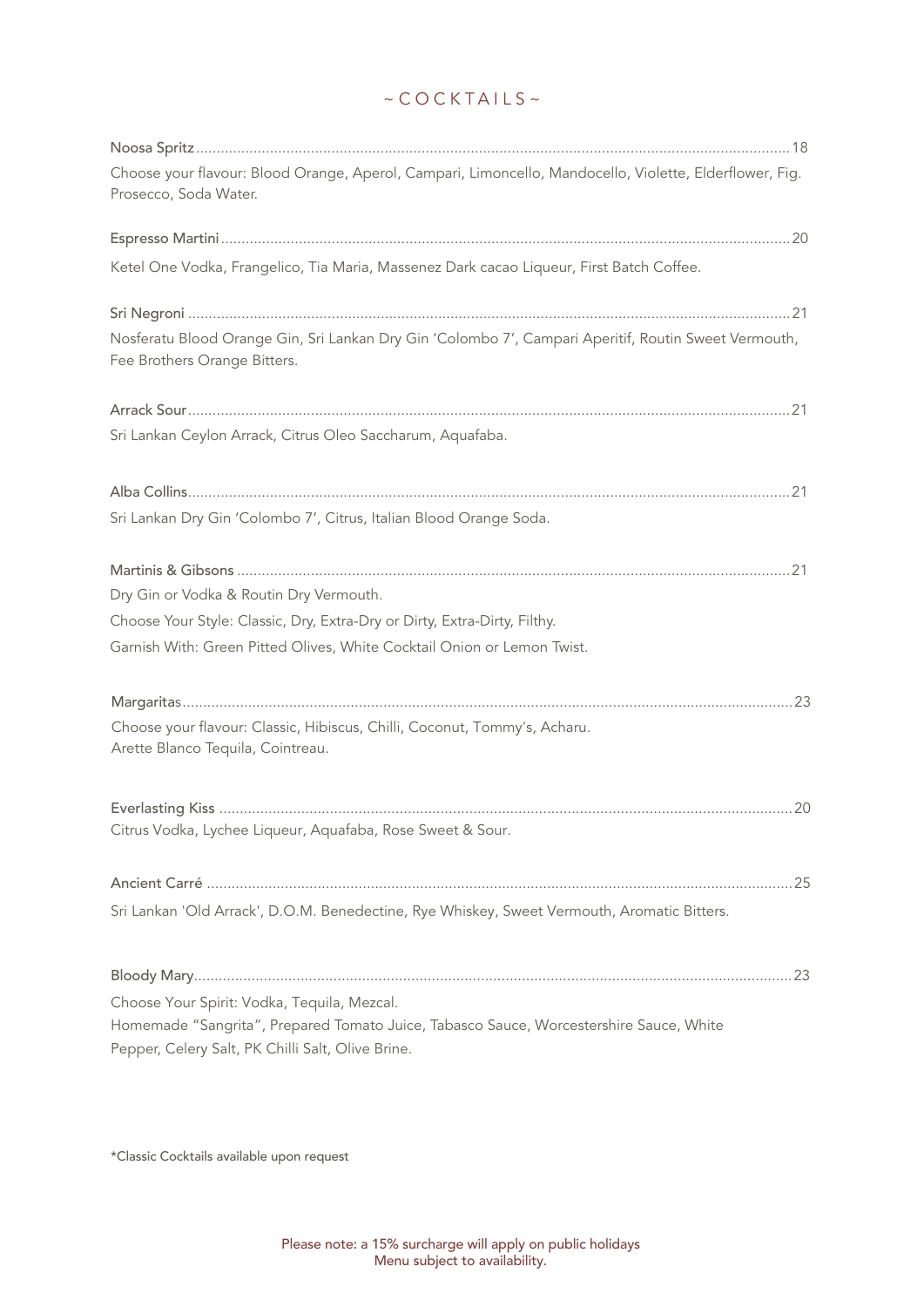# $~\sim$ MOCKTAILS $~\sim$

| Ovant Grace Non-Alcoholic Spirit, Ruby Grapefruit Juice, Italian Blood Orange Soda.     |  |
|-----------------------------------------------------------------------------------------|--|
|                                                                                         |  |
| Ovant Royal Jaggery infused Non-Alcoholic Spirit, Aquafaba, Orange Juice, Smoked Cassia |  |
|                                                                                         |  |
| Ovant Grace Non-Alcoholic Spirit, Cranberry Juice, Citrus Oleo Saccharum, Soda.         |  |
|                                                                                         |  |
| Non-Alcoholic Gin, Blood Orange & Eucalyptus Bitters.                                   |  |
|                                                                                         |  |
| Juniper, White Pepper & Lychee Elixir.                                                  |  |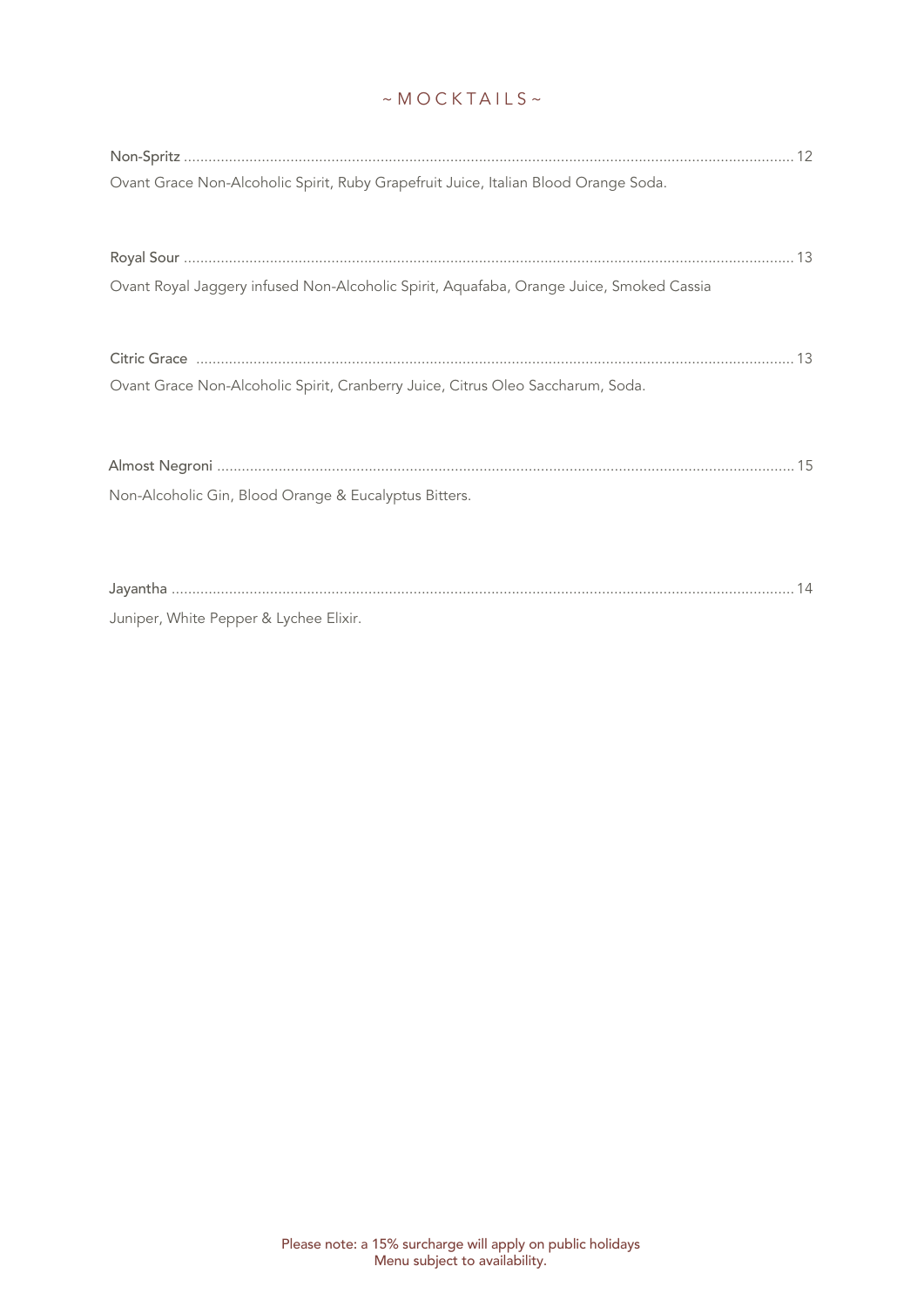## $~\sim$  BEER  $~\sim$

#### On Tap

| From the Fridge     |  |
|---------------------|--|
|                     |  |
|                     |  |
|                     |  |
|                     |  |
|                     |  |
|                     |  |
|                     |  |
|                     |  |
|                     |  |
|                     |  |
|                     |  |
|                     |  |
|                     |  |
| $\sim$ CIDER $\sim$ |  |
|                     |  |

Willie Smiths - Organic Apple Cider ...................................... 5.4%...................... Can 355ml......................10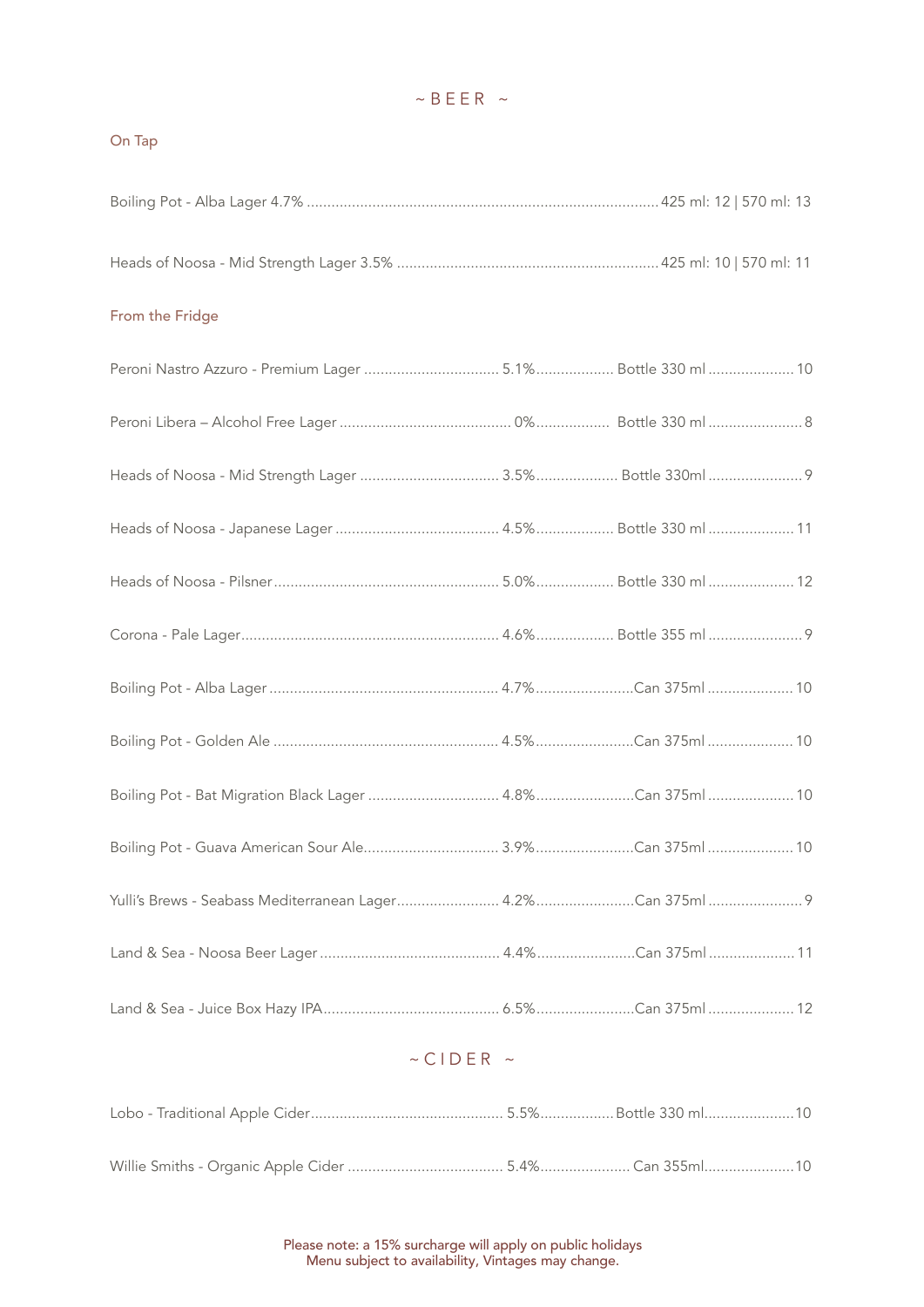## WINES BY THE GLASS

#### $\sim$  S P A R K I IN G  $\sim$

| This wonderfully creamy wine showcases hints of apple and white stone fruits. |  |  |
|-------------------------------------------------------------------------------|--|--|

Taittinger Cuvee Prestige Brut................................................. NV ................Champagne – France ............26 This champagne delivers aromas of peach and brioche with flavours of fresh fruit and honey.

#### $~\sim$  WHITE  $~\sim$

The Other Wine Co Pinot Gris.............................................. 2021 .................Adelaide Hills – SA................15 Pale wine with pear aroma, crisp acidity & a touch of ripe fruit with a pithy finish.

Olivers Taranga – Vermentino .............................................. 2021..................McLaren Vale – SA................15 Pale straw wine with zesty lemony acid, fresh honey florals & sea breeze with a light fruit finish.

Black Cottage – Sauvignon Blanc......................................... 2021..................Marlborough – NZ................15 With a complex nose & zesty palate; this lively wine has a good structure, herbal and chalky acidity.

Dom Schlumberger - Pinot Blanc ......................................... 2019 ..................Alsace – France ....................16 A sophisticated nose of white fruits & flowers is enhanced with aeration into fresh mushroom.

Louis Jadot Chablis - Chardonnay ....................................... 2020................. Burgundy – France ................19 A perfect expression of minerality, oyster shell, and chalk with great length of flavour.

## $~\sim$ ROSE $~\sim$

Gilbert Field Blend ............................................................... 2021......................Mudgee – NSW................14 Delicate wine with a smooth, savoury, dry finish, full of ruby grapefruit and pink peppercorn aromas.

Maison Saint Aix Dry Rose.................................................... 2020 ......................Provence – France .............17 Delicate, fruit-forward, clean and complex wine with notes of fresh red fruits, peach and subtle floral hints.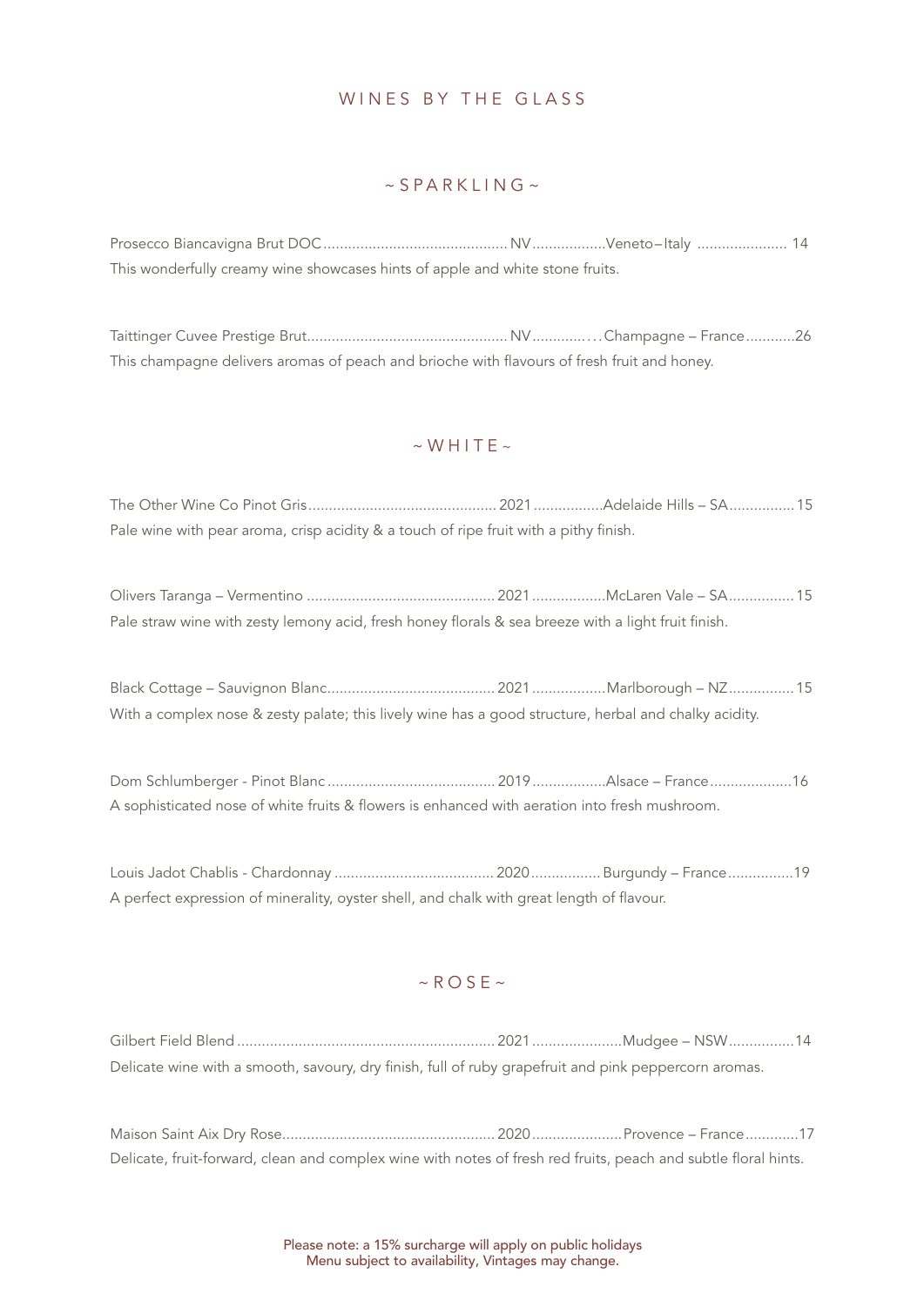Head Red – GSM.................................................................. 2020................ Barossa Valley – SA................15 Generous wine easy to get into with black fruit, dried herb perfume, liquorice & cinnamon.

Two Hands - Cabernet Sauvignon ........................................ 2020.................... McLaren Vale – SA ................ 15 A dark and slightly tannic young wine, showcasing a velvety body with notes of plums & berries.

Yangarra - Shiraz ................................................................... 2019..................McLaren Vale – SA ................16 This superb shiraz has a rich core of dark fruits. It's big, voluptuous and brilliantly balanced with great fruit sweetness.

Louis Jadot 'Couvent des Jacobins' - Pinot Noir ................. 2019................. Burgundy – France................19 This medium-bodied red is rich, fruity and silky smooth. It's all crushed red currants with a cranberry twist.

# $\sim$  DESSERT & FORTIFIED WINE $\sim$ 60 ml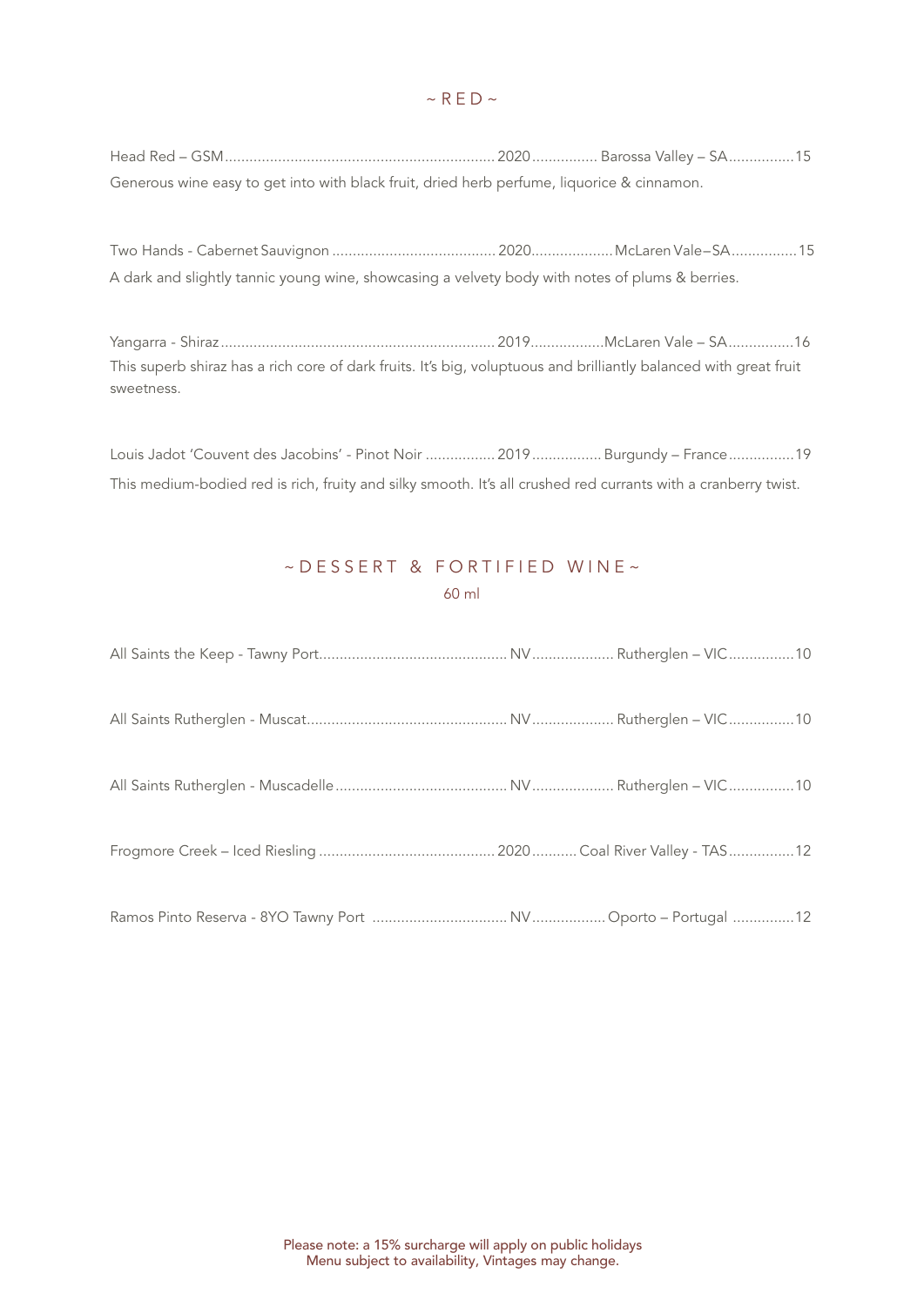## ~SPARKLING WINE~

| Clover Hill Vintage Blanc de Blanc 2014 Pipers River - Tas  115 |  |
|-----------------------------------------------------------------|--|
|                                                                 |  |
|                                                                 |  |
|                                                                 |  |
|                                                                 |  |
|                                                                 |  |

# $~\sim$  MAGNUMS $~\sim$

| Dog Point Chardonnay - Chardonnay 2017 Marlborough - NZ  150    |  |
|-----------------------------------------------------------------|--|
|                                                                 |  |
| Giant Steps Applejack - Pinot Noir 2018 Yarra Valley - VIC  210 |  |
|                                                                 |  |
|                                                                 |  |
|                                                                 |  |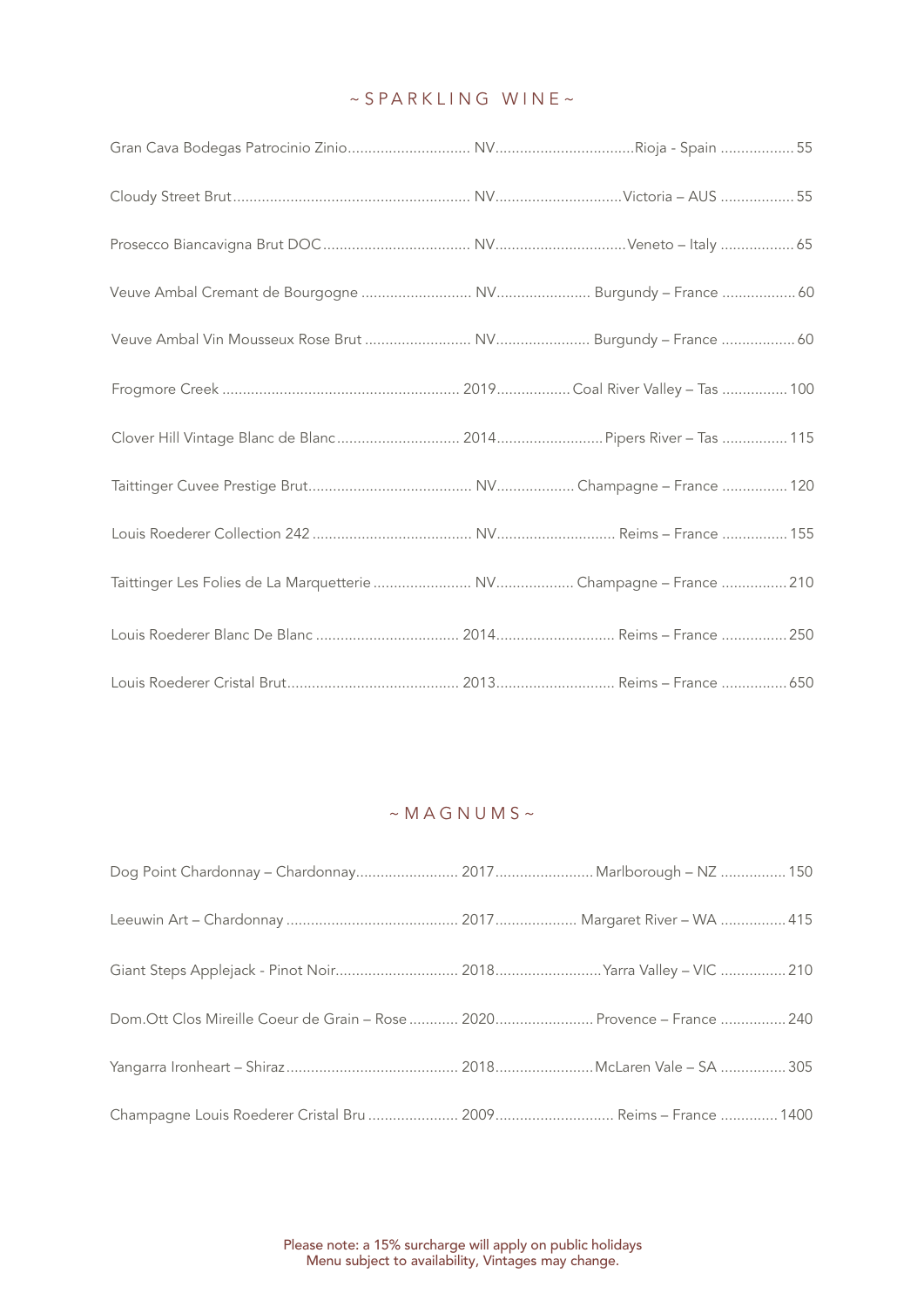#### **Chardonnay**

| Dauvisault Cote de Lechet Chablis 1er Cru 2018  Chablis - France  200 |  |  |
|-----------------------------------------------------------------------|--|--|
| Cambria Katherine's Signature Chardonnay2016 Santa Barbara - USA  225 |  |  |
|                                                                       |  |  |
|                                                                       |  |  |

#### Sauvignon Blanc & Semillon

| Cullen Grace Madeline - Sau. Bl./ Semillon2018 Margaret River - WA  75 |  |
|------------------------------------------------------------------------|--|
|                                                                        |  |
|                                                                        |  |
|                                                                        |  |
|                                                                        |  |

#### Riesling

| Domaine Schlumberger 'Kessler' Grand Cru2017 Alsace - France  155 |  |  |
|-------------------------------------------------------------------|--|--|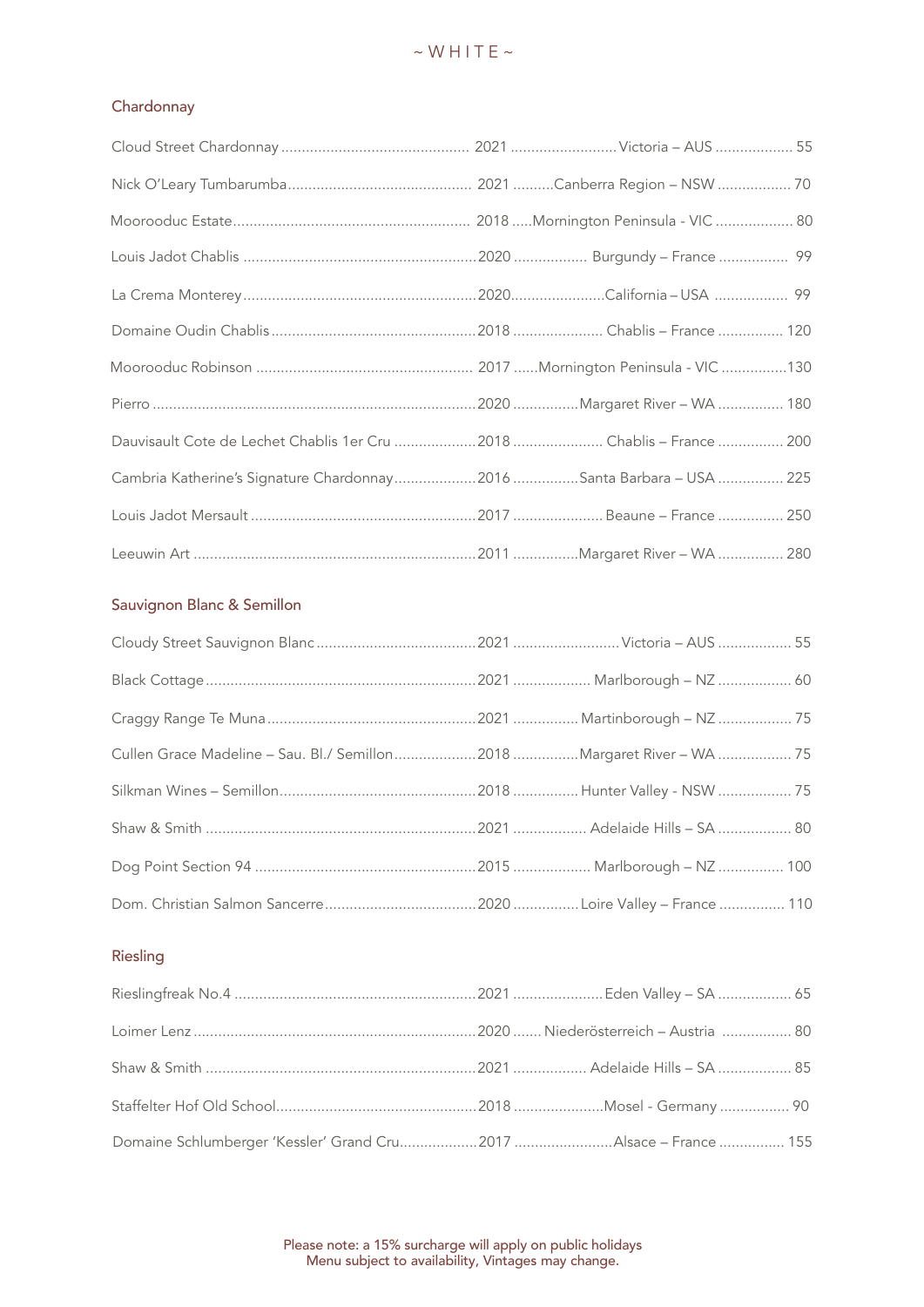## Pinot Gris & Grigio

## Single Varietals & Blends

| Fumey Chatelain - Savagnin du Jura 2017  Arbois - France  130 |  |
|---------------------------------------------------------------|--|

## $~\sim$  ROSE $~\sim$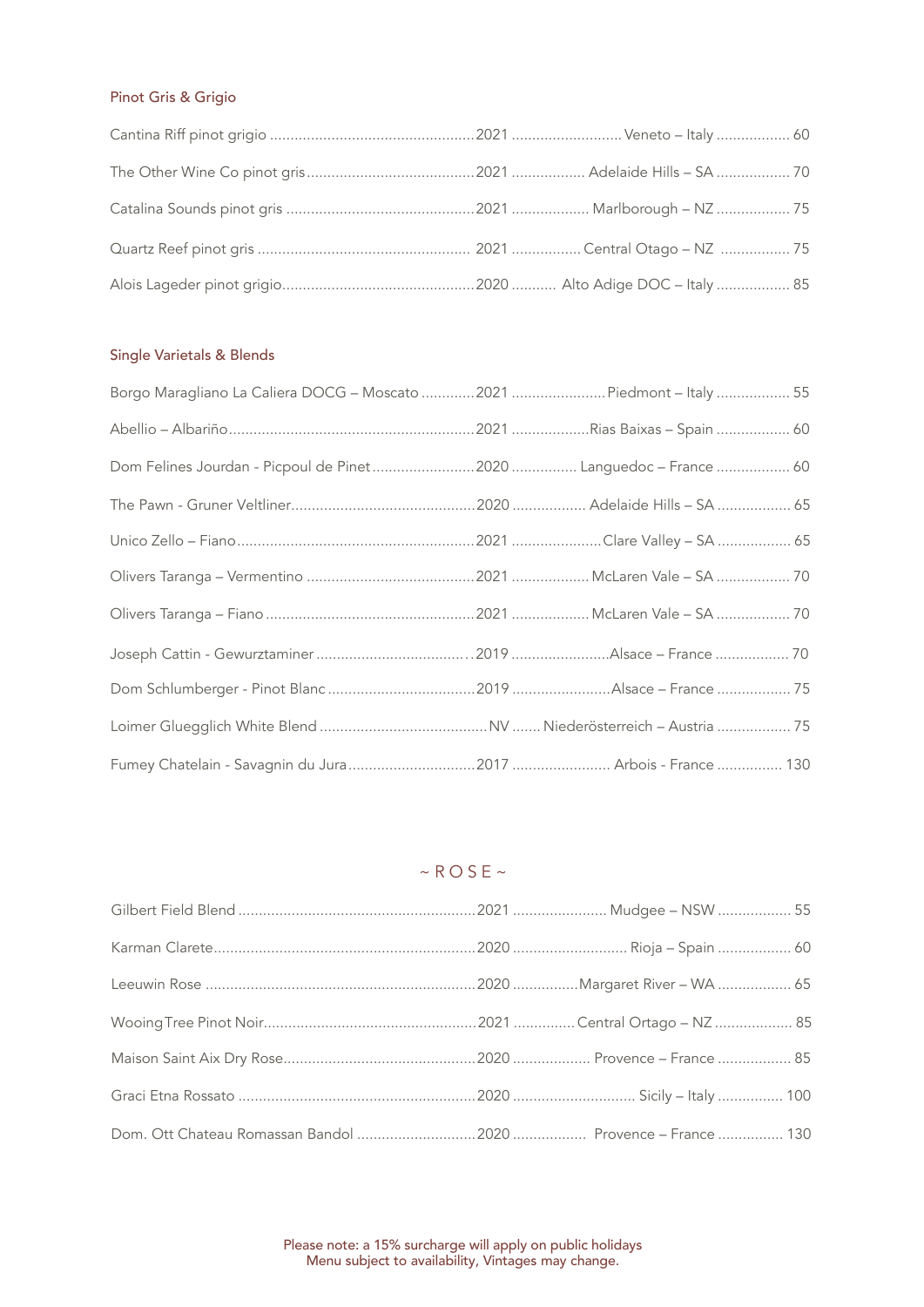#### Pinot Noir

| Louis Jadot 'Couvent des Jacobins'2019 Burgundy - France 90           |  |  |
|-----------------------------------------------------------------------|--|--|
|                                                                       |  |  |
|                                                                       |  |  |
|                                                                       |  |  |
| Quartz Reef Single Ferment Bendigo 2019  Central Otago - NZ 180       |  |  |
|                                                                       |  |  |
| Louis Jadot Beaune Clos Couchereaux 1er Cru2017 Burgundy - France 215 |  |  |
|                                                                       |  |  |

## Shiraz & Syrah

| Dom Vincent Paris Cornas Granit 302019 Northern Rhone - France 140 |  |
|--------------------------------------------------------------------|--|
|                                                                    |  |
|                                                                    |  |
|                                                                    |  |
|                                                                    |  |

#### Merlot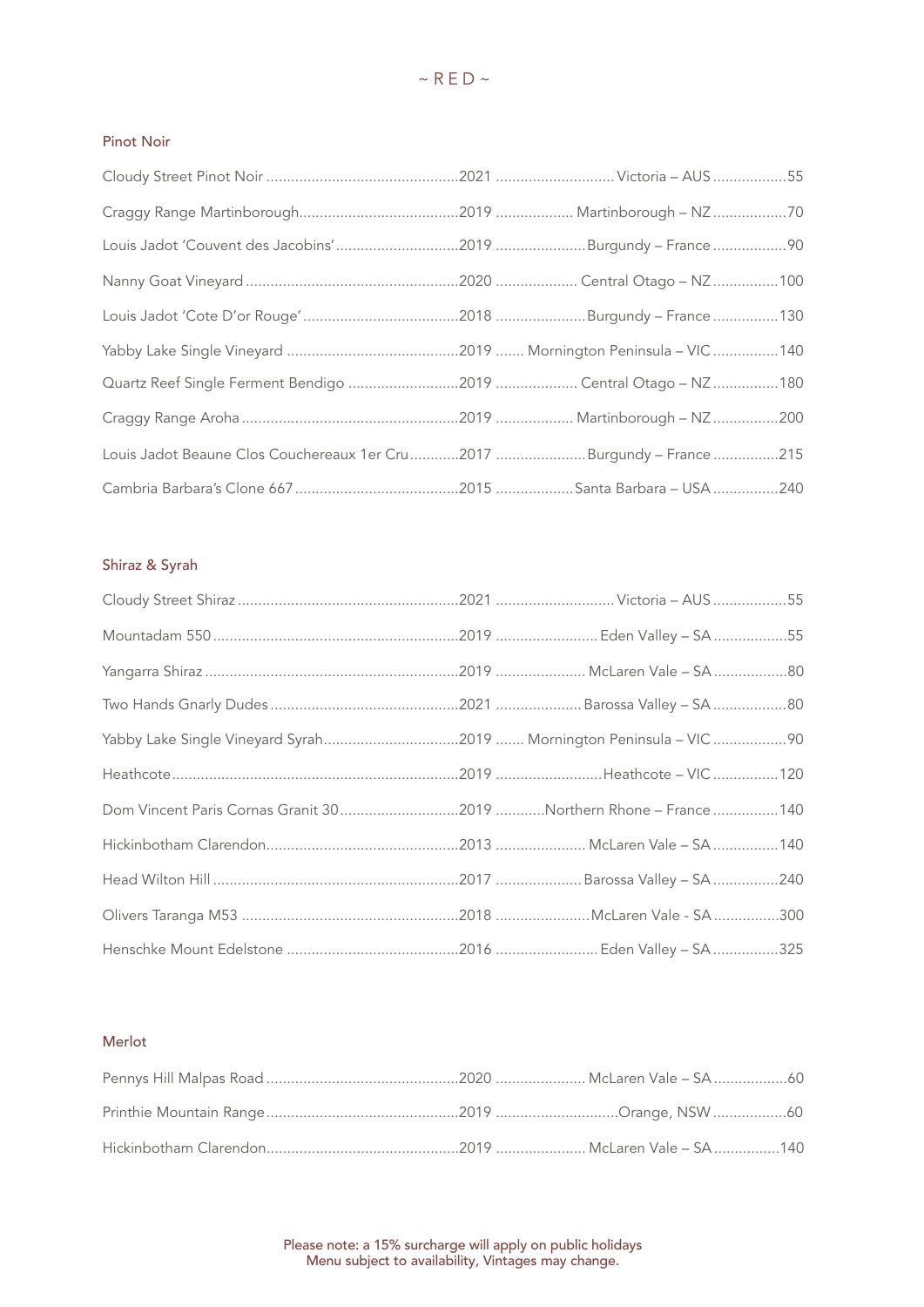#### Single Varietals

|  | Hesketh 'Regional Selections' - Cab. Sav2018  Coonawarra - SA 60<br>Fabien Jouves Les Escures - Malbec 2019 Cahor - France 90<br>Vietti Barolo Castiglione - Nebbiolo2017 Piedmont - Italy250<br>Mt. Brave Mt. Veeder - Cabernet Sauvignon 2016  Napa Valley - USA 350 |
|--|------------------------------------------------------------------------------------------------------------------------------------------------------------------------------------------------------------------------------------------------------------------------|

#### Blends

| Grenache, Shiraz, Mourvèdre                                 |  |  |
|-------------------------------------------------------------|--|--|
|                                                             |  |  |
| Syrah, Grenache                                             |  |  |
|                                                             |  |  |
| Pinot Noir, Shiraz                                          |  |  |
|                                                             |  |  |
| Pinot Noir, Shiraz                                          |  |  |
|                                                             |  |  |
| Tempranillo, Merlot                                         |  |  |
|                                                             |  |  |
| Grenache, Shiraz, Mourvèdre                                 |  |  |
|                                                             |  |  |
| Grenache, Syrah, Mourvèdre, Cinsault                        |  |  |
|                                                             |  |  |
| Cabernet Sauvignon, Merlot                                  |  |  |
|                                                             |  |  |
| Cabernet Sauvignon, Merlot                                  |  |  |
| Craggy Range Sophia Bordeaux Blend2013  Hawkes Bay - NZ 220 |  |  |
| Merlot, Cab. Sav., Cab. Franc, Petit Verdot                 |  |  |
|                                                             |  |  |
| Merlot, Cab. Sav., Cab. Franc, Malbec                       |  |  |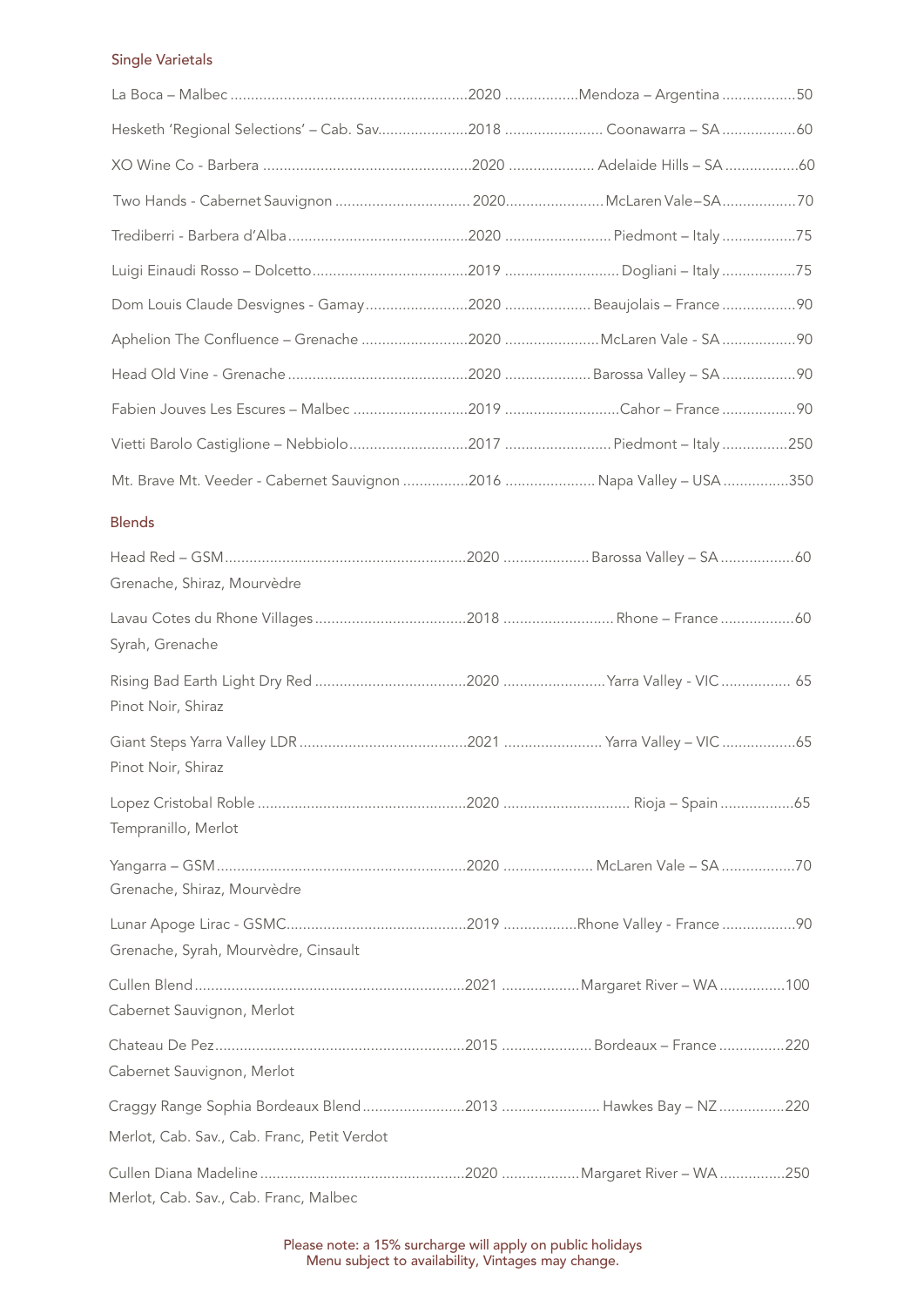| * Served with Botanicals |  |
|--------------------------|--|

# $\sim$  VODKA $\sim$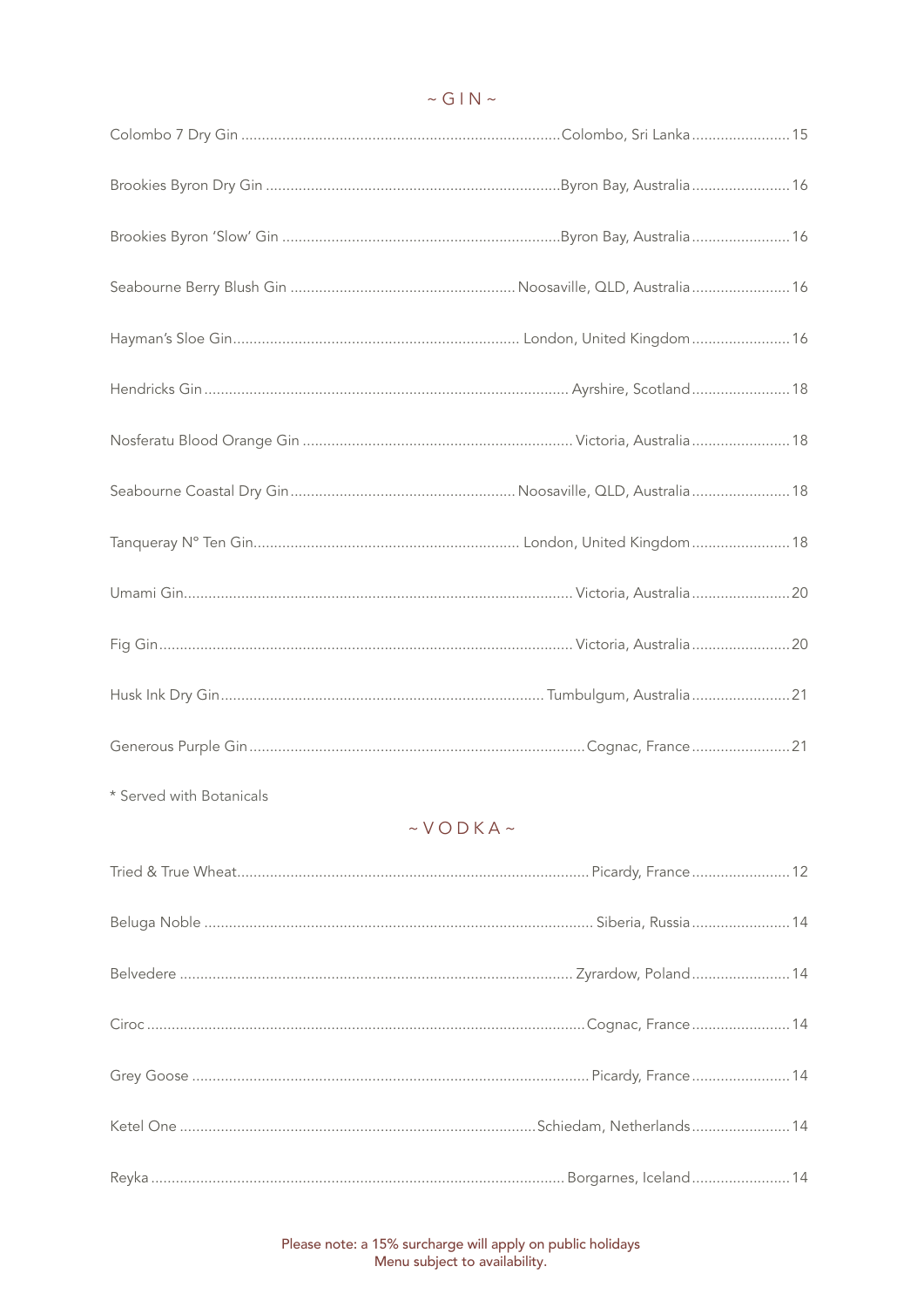## $~\sim$  R U M  $~\sim$

# $~\sim$ TEQUILA $~\sim$

# $~ M E Z C A L ~$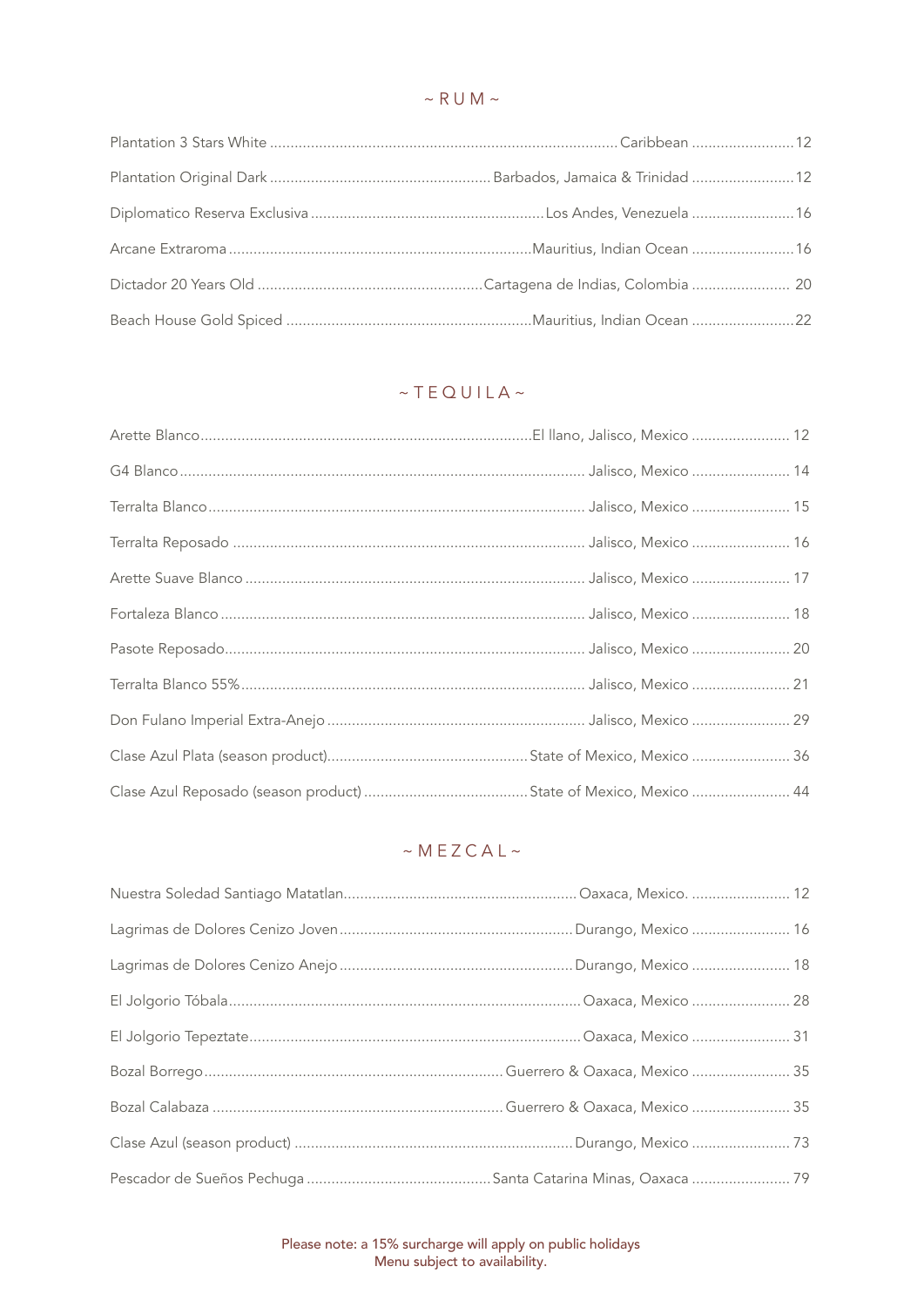# ~ AMAROS & APERITIF LIQUEURS~

## $\sim$  LIQUEURS ~

## ~OTHER SPIRITS~

Please note: a 15% surcharge will apply on public holidays<br>Menu subject to availability.